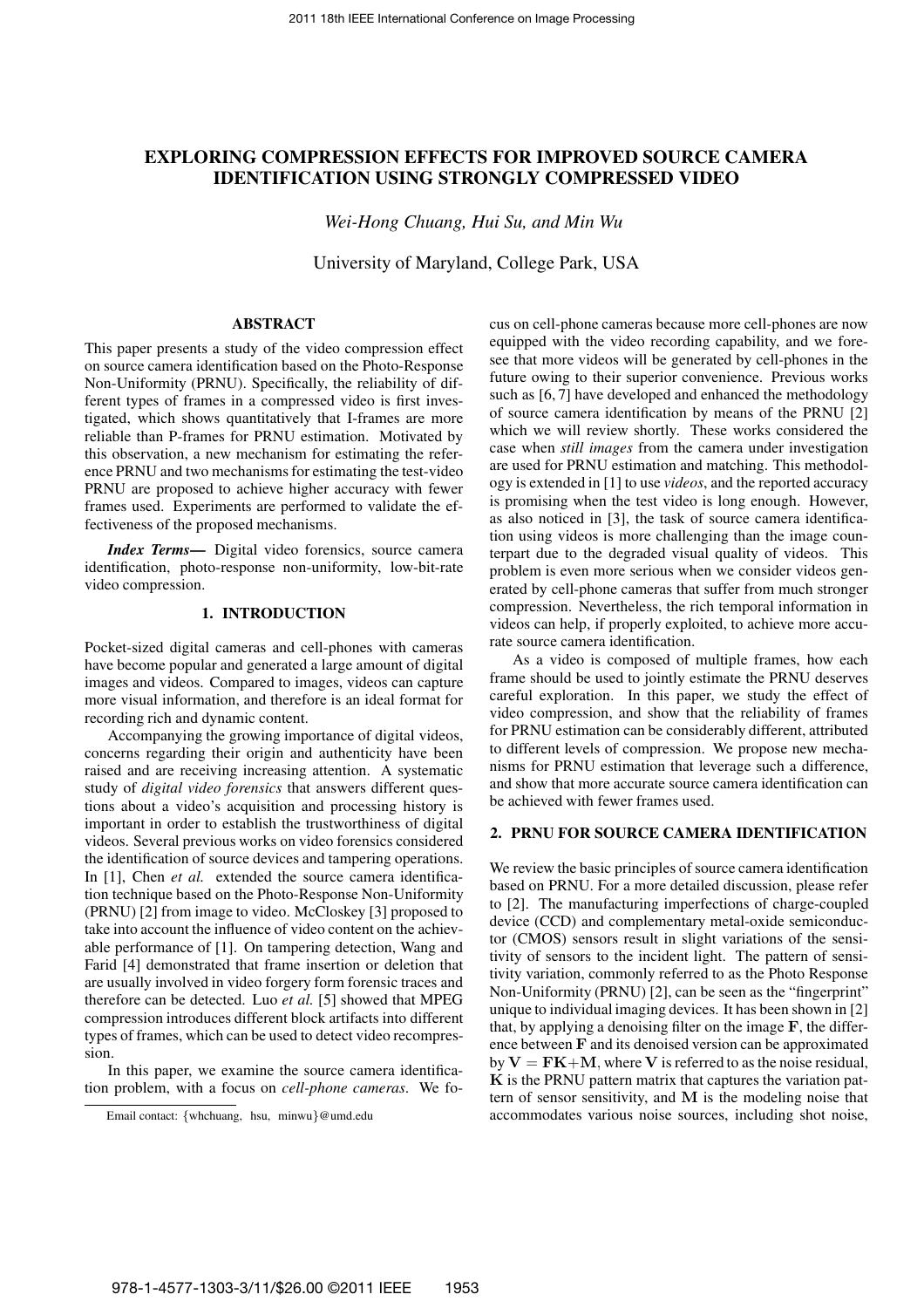dark current, read-out noise, quantization and compression noise, and the imperfection of the denoising filter. Please be informed that all multiplication operations throughout this paper are element-wise.

For source camera identification using output images, it is usually assumed that  $N$  images taken by the camera under investigation are available for PRNU estimation. When the modeling noise M is assumed as white Gaussian with perpixel variance identical across all the images, a maximumlikelihood estimate of  $K$  can be derived as:

$$
\hat{\mathbf{K}} = \frac{\sum_{i=1}^{N} \mathbf{V}_i \mathbf{F}_i}{\sum_{i=1}^{N} (\mathbf{F}_i)^2},
$$
\n(1)

where  $V_i$  and  $F_i$  are the *i*th noise residual and *i*th image, respectively [2].

The typical setting of source camera identification assumes the camera under investigation is available. To match test images against this camera, a training procedure is performed first to obtain a *reference PRNU*. Ideal training images are those with smooth content and high yet unsaturated luminance. Then a PRNU estimate from the test image is calculated using Eq. (1) and compared against the reference PRNU. A popular sub-optimal similar metric between two PRNU matrices  $S_1$  and  $S_2$  is the Normalized Cross-Correlation (NCC) given by  $NCC(S_1, S_2)$  =  $({\bf S}_1-{\bar{\bf S}}_1)\!\otimes\! ({\bf S}_2-{\bar{\bf S}}_2)$  $\frac{(S_1-S_1) \otimes (S_2-S_2)}{\|S_1-S_1\|\|S_2-S_2\|}$ , where ⊗ denotes the dot product, and  $\bar{S}_1$ and  $\bar{S}_2$  are the average value of  $S_1$  and  $S_2$ , respectively. A correlation matrix C can be obtained where  $C(i, j)$  is the NCC value between  $S_1$  and  $S_2$  when  $S_2$  is shifted by  $(i, j)$ . Another PRNU similarity metric that compensates for the camera-specific NCC range is called the Peak to Correlation Energy (PCE), defined as  $PCE(S_1, S_2)$  =  $\frac{(n-|N_{\text{peak}}|)C_{\text{max}}^2}{\sum_{(i,j)\notin N_{\text{peak}}} C(i,j)^2}$ , where  $C_{\text{max}} = \max_{i,j} C(i,j)$ ,  $\mathcal{N}_{\text{peak}}$  is a small neighborhood surrounding the shift corresponding to  $C_{\text{max}}$ , and n is the size of  $S_2$ . PCE characterizes if the maximum correlation is much higher than the average correlation, or in other words, if there is a peak in the correlation matrix. We adopt the PCE metric in this paper.

PRNU-based source device identification using output videos has been studied in previous works [1] and [3]. Particularly, in [1], PRNU is utilized to determine if two video clips come from the same source camcorder. The main idea is to treat each frame as one image in a video consisting of N frames, and then apply Eq. (1) to obtain an estimate based on the multiple frames, *i.e.*, the entire video. It is advised in [1] that each frame be treated equally mainly to reduce the complexity of implementation. The authors reported that source camcorder can be identified as long as the video is sufficiently long. In [3], the method described above is examined with special attention to the influence of video content. It was observed that edges can be mistaken as noise by the denoising filter, which is further amplified if frames in the video are highly correlated. It is proposed in [3] to assign higher weights to pixels in smooth areas to alleviate this problem, which actually shares a similar spirit with other image-based PRNU estimation techniques such as [7].

| Table 1. Cell-Phone Cameras Used in Our Experiment |                             |            |                  |
|----------------------------------------------------|-----------------------------|------------|------------------|
| Index                                              | Model                       | Format     | Resolution       |
|                                                    | RIM Blackberry 9530         | 3GP        | $480 \times 352$ |
| 2                                                  | Sony Ericsson W705a         | MP4        | $320 \times 240$ |
| 3                                                  | Motorola Cliq               | 3GP        | $352 \times 288$ |
| 4.5                                                | Apple iPhone 4 $(\times 2)$ | <b>MOV</b> | $568 \times 320$ |

#### **3. COMPRESSION EFFECT ON PRNU ESTIMATION**

Most of cell-phone cameras today support low-bit-rate video coding standards MPEG-4 AVC/H. 264. The typical resolution ranges from  $320 \times 240$  to  $480 \times 352$  pixels, and the bit rate may vary between 300 to 1000 kbps. Such stronglycompressed videos are generated in order to meet a more stringent storage-space constraint and to reduce the transmission effort. Strong compression may lower the accuracy of PRNU estimation, as it creates blocking artifacts and coarsely quantized intensity levels, and eliminates a significant amount of content detail that carry the PRNU-induced noise.

We take an empirical approach to understand the impact of compression on PRNU estimation, in particular, if different frames have different reliability for PRNU estimation. As it is a non-trivial task to calculate the frame quality without the uncompressed video for reference, we judge the frame reliability in terms of their correlation with the reference PRNUs. We collect 5 recently-released cellphones with video recording capability as listed in Table 1. Twenty videos that contain indoor and outdoor scenes of 30 seconds are taken with each camera. Interestingly, we find that all frames are either I- or P-frames, and no B-frame is found. We obtain the reference PRNUs of all these cameras according to the procedure recommended in Sec. 4. The sequence of frame type of each video can be represented as  $\{I, P_1, P_2, P_3, P_4, \ldots, I, P_1, P_2, P_3, P_4, \ldots, I, \ldots\}$ . The PRNU of each test video can be estimated with the subset of frames corresponding to the same symbol (*i.e.*, the same offset from I-frames).

For each camera, the PCE value averaging over 20 videos with matched against reference PRNU is shown in Fig. 1. The PCE value is much higher (about twice) when the PRNU is estimated using I-frames, but the difference in PCE between different subsets of P-frames is not obvious. That is, the PRNU extracted from I-frames are more correlated to the reference PRNU than those from P-frames, which implies that I-frames are more reliable than P-frames for PRNU estimation. In the meantime, the average PCE values associated with  $P_1$ ,  $P_2$ ,  $P_3$ , and  $P_4$  have similar values of 31.8, 30.6, 32.7, 32.0, respectively, indicating that P-frames with different offsets have similar reliability for PRNU estimation.

#### **4. REFERENCE PRNU ESTIMATION**

In order to perform robust matching between the reference PRNU and the PRNU from test videos, it is crucial to obtain reliable reference PRNUs in the training process. As compression poses a critical impact on PRNU estimation as shown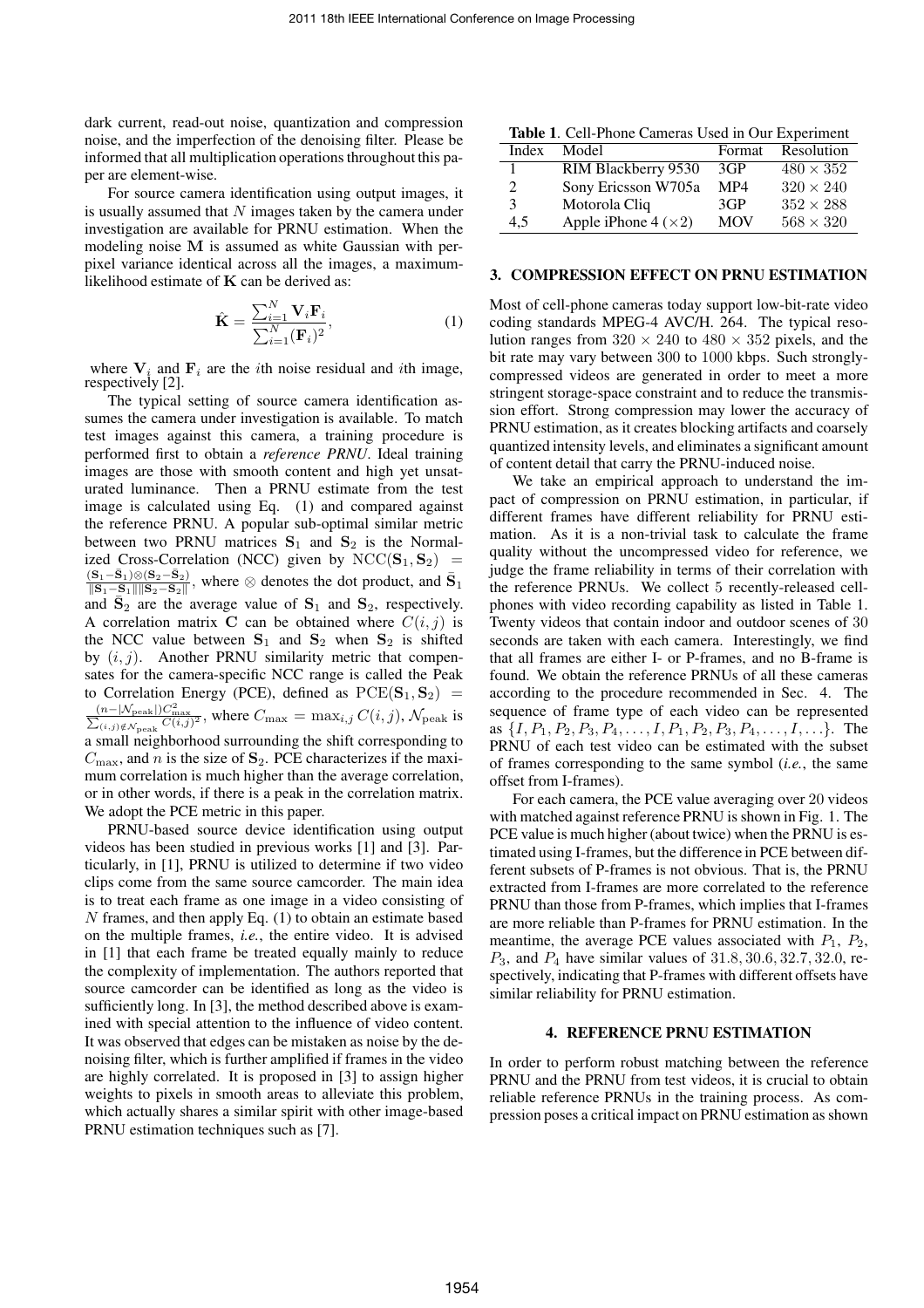

**Fig. 1**. Average PCE for different offsets from I-frames.

in Sec. 3, it is reasonable to favor I-frames if enough I-frames are available. Besides, since the compression under our consideration is strong, various noise sources may be dominated by compression noise that is highly content-dependent. One should avoid the use of videos with (nearly) static content otherwise the overall modeling noise associated with different frames in a video will be unfavorably correlated and cannot be easily removed through frame averaging.

These observations motivate us to use multiple short videos, instead of one long video, to obtain the reference PRNU. Specifically, a total of  $N$  short videos (shorter than  $1$ second) that contain smooth and bright scenes are first collected, and then the first frame of each video will be used to jointly estimate the reference PRNU. Since practically the first frame in each video is an I-frame, there are as many I-frames as the number of training videos available for reference PRNU estimation. Moreover, because these I-frames are from different videos, it is expectable that they will have lower correlation with one another.

We compare this mechanism of reference PRNU estimation with two alternatives: 1) using the first P-frames (*i.e.*, the second frame in a video) from multiple videos and 2) using a long video with static content. We refer to these three mechanisms as  $\mathcal{M}_I$ ,  $\mathcal{M}_P$ , and  $\mathcal{M}_L$ , respectively. For  $\mathcal{M}_I$  and  $\mathcal{M}_P$ , 50 short videos are used to estimate the reference PRNU. For  $M<sub>L</sub>$ , a long video with 500 static frames is used to estimate the reference PRNU. In Fig. 2, we show for the three mechanisms the PCE values averaging over 20 test videos with respect to different frame numbers from the test video. One can see that  $\mathcal{M}_I$  is consistently superior to  $\mathcal{M}_P$ , which increases as more frames from the test video are used. On the other hand, estimating the reference PRNU using a long but static video is much less effective. If the reference PRNU is obtained in such a way, then even if much more frames in the test video are used, then correlation between the test-video PRNU and the reference PRNU is still much smaller.

# **5. EFFICIENT PRNU MATCHING BY FRAME REORDERING AND WEIGHTING**

We have shown that I-frames extracted from videos are more reliable than P-frames for PRNU estimation. Nevertheless, the average PCE value when all frames are used is 300.9,



**Fig. 2**. Comparison of different mechanisms for reference PRNU estimation, in terms of the achievable PCE value for different test-video frame numbers. Blackberry 9530 is used.

much higher than the average PCE value of 72.3 if only Iframes are used. It is therefore reasonable to use all the frames in a video to obtain a PRNU estimate, and this is in line with the conclusion made in [1]. Two issues, however, need to be addressed more carefully. First, using all the frames in a video can be prohibitively time-consuming, since all frames have to go through a denoising process with non-negligible complexity to extract the frame-wise PRNU. Besides, since I-frames and P-frames have distinct reliability, they should be treated differently when combined for PRNU estimation.

To address the first issue, if the number of frames that can be processed in PRNU estimation is limited, a reasonable choice is to first use more reliable frames, *i.e.*, I-frames. This is feasible in terms of video decoding complexity since I-frames are at the beginning of the Group of Picture (GOP) and can be easily located. In this paper, we assume that information required to decode the subsequent P-frames are stored after an I-frame is completely decoded, so that the decoding of P-frames can be performed without re-decoding the I-frames. For the second issue, by allowing the ith frame has its modeling noise variance of  $\sigma_i^2$ , we can generalize Eq. (1) as  $(\sum_{i=1}^N \frac{1}{\sigma_i^2} \mathbf{V}_i \mathbf{F}_i)/(\sum_{i=1}^N \frac{1}{\sigma_i^2} (\mathbf{F}_i)^2)$ , which indicates that a frame should be assigned a weight inversely proportional to its modeling noise variance. We assume that all I-frames have the same modeling noise variance of  $\sigma_I^2$ , and all P-frames have the same modeling noise variance of  $\sigma_P^2$ . Since videos generated by cell-phones are strongly compressed,  $\sigma_I^2$  and  $\sigma_P^2$ are mainly determined by the level of compression noise, and therefore should be directly related to the signal-to-noise ratio (SNR) of each frame type. Estimating the SNR using only the compressed video is in general a difficult task [8]; in this paper, we arbitrarily take  $\sigma_P^2 = 2\sigma_I^2$ , or equivalently assign weights 2 and 1 to I-frames and P-frames, respectively. Please be reminded that this setting is merely to demonstrate that proper weighting may improve PRNU estimation.

We compare the sequential frame parsing (*i.e.*, reading frames from the beginning of the video in a sequential manner), the proposed frame reordering mechanism with equal weights, and the proposed frame reordering mechanism with the  $2:1$  weights. Fig. 3 shows the PCE values for these